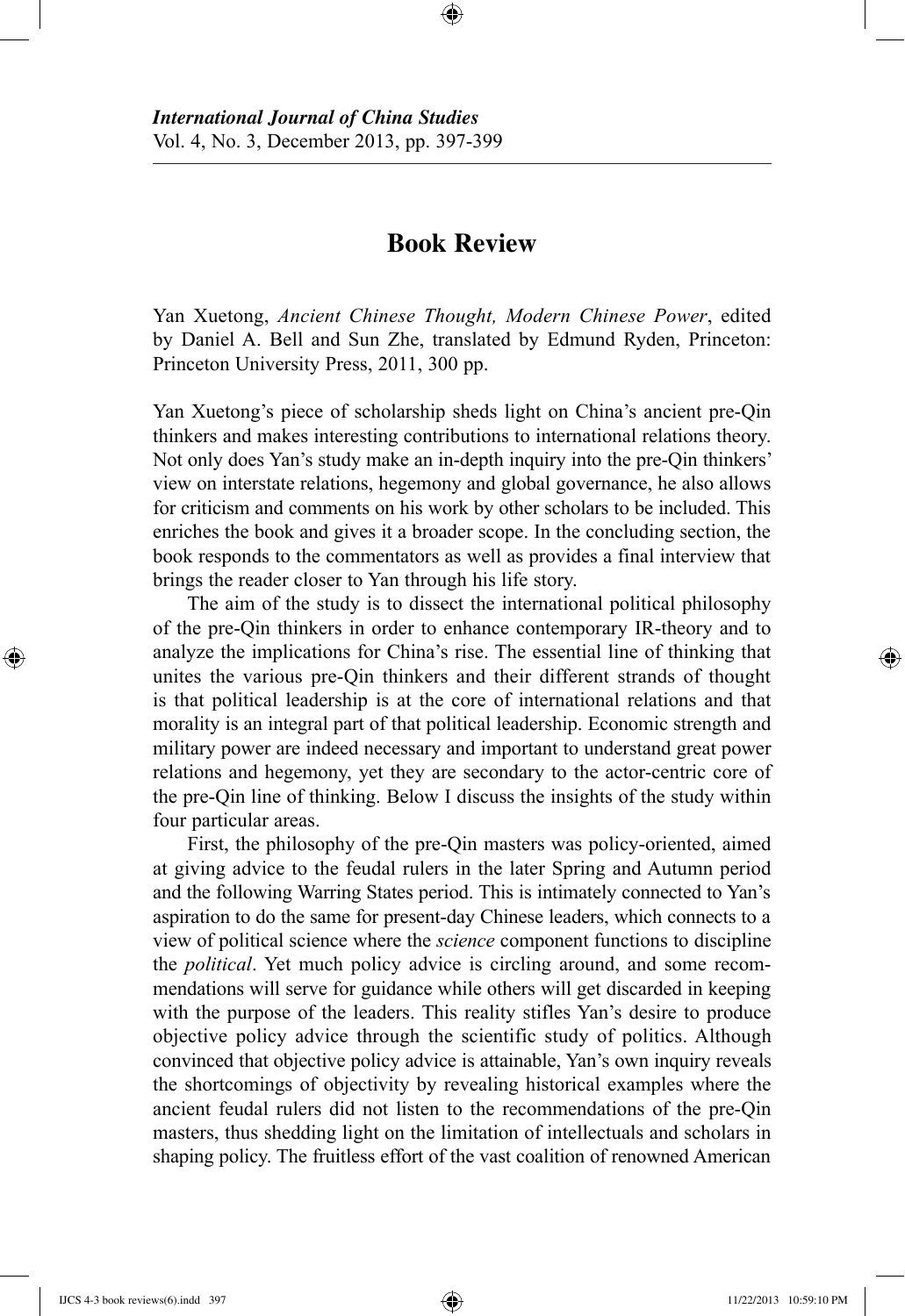## *398 John H.S. Åberg*

professors opposing the second Iraq war presents an interesting analogy. Of course, this does not suggest that scholars should not strive to make policy advice, but to believe that it exists in an ideological and purposive vacuum is incorrect.

⊕

Second, out of curiosity and in line with the aim of letting pre-Qin thought inspire contemporary Chinese policy, it would be interesting to hear Yan's perspective on how the pre-Qin view regarding the necessity of class distinction to uphold order can be reconciled with a ruling Communist Party that formally should work towards establishing a classless society, or at least a moderately well-off, socialist, and harmonious society. According to pre-Qin thought, in a society without class distinctions people would fight over everything, standing in stark contrast to Marxist understandings of class conflict and being intrinsically incompatible with the pre-Qin notion of a hierarchical harmonious society.

Third, consistent with the actor-centric approach of the pre-Qin thinkers, Yan regards the competition for talent as not just a feature of the knowledge economy but as the essence of competition between great powers: from the king having the most excellent ministers, and the ministries having skilled bureaucrats. This is an interesting part of Yan's line of thinking with concrete impact on policy, exemplified by the Chinese government's 1000 Talents Plan designed to recruit strategic scientists and leading experts. Finding talents to ensure the rise of great powers requires a high degree of openness, which Yan relates to the hegemonic status of the United States (US) and the fact that it attracts talented and outstanding foreigners. Yet in terms of openness China is still far from the US and research shows that the 1000 Talents Plan is not yet attracting the very best and the returnees are mostly not permanent. However, the focus on competition for talent makes an original contribution to the dynamics of great power relations, which, according to Yan, will become the core dimension of Sino-US rivalry after China has reached a certain baseline for economic and military hard power. He stresses that it is important to keep officials responsible and effective and speedy removal of top officials as well as strategic selection of officials based on performance requirements should be allowed to help reducing erroneous policy-making.

Fourth, another interesting aspect that is brought to the fore by the book is regarding the views of the pre-Qin thinkers on power shifts and hegemony. It is generally believed that international power shifts are explained more by political power and ideas than material wealth and military might. For instance, Mencius puts strong emphasis on morality while downplaying the importance of power, while Xunzi recognizes the twin importance of both. Yet both differentiate between hegemonic authority and humane authority, where the former relies on power alone and the latter uses its power to implement benevolent rule and takes the lead in implementing and upholding

⊕

⊕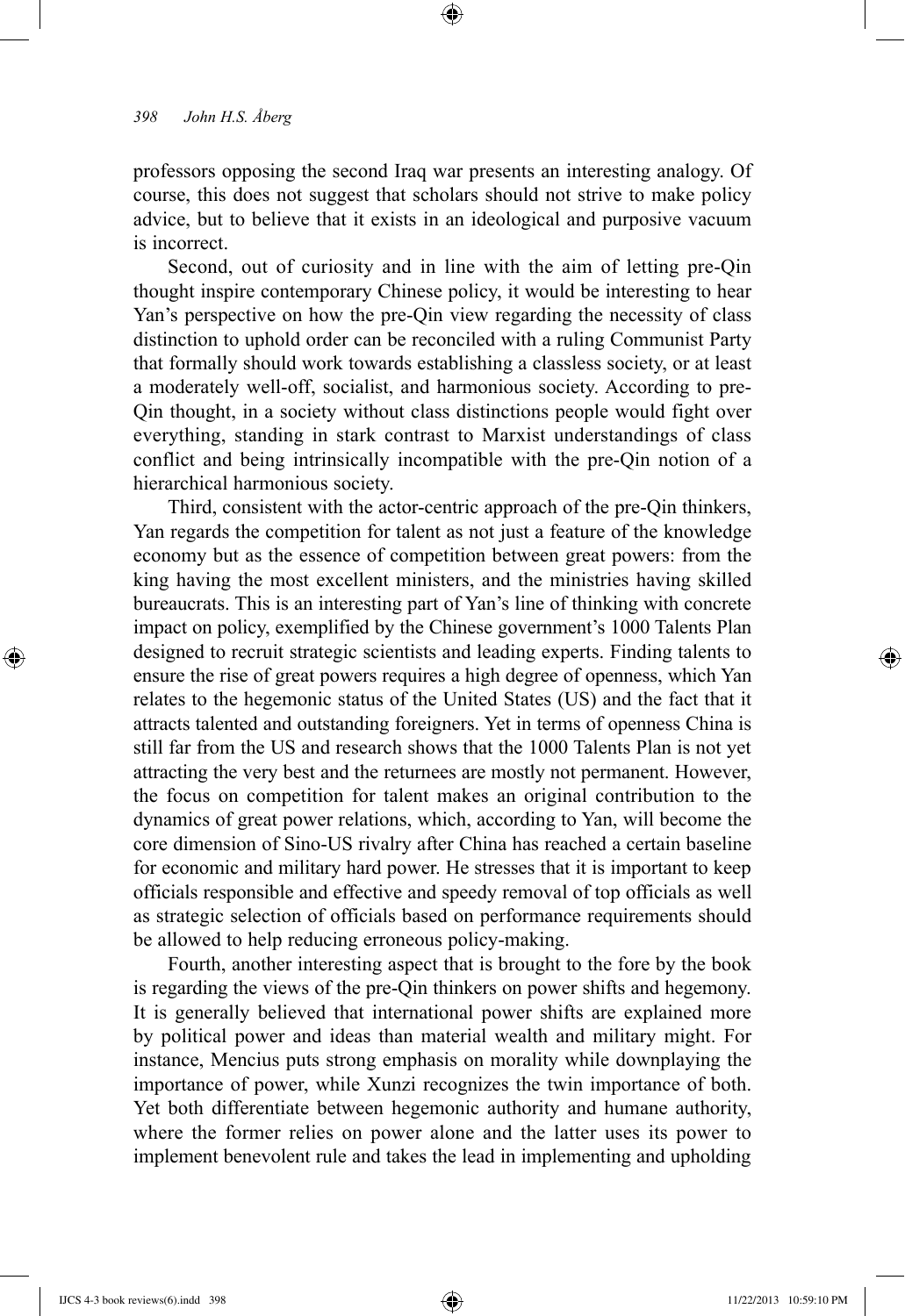international norms through morally informed political leadership. Yan uses American unilateralism during the Bush regime to exemplify hegemony and stresses that the goal of China's strategy should not only be to reduce its power gap to the US but also to establish a better model for the international system than the one given by the US. To revise the US-led model of the international system China should act like a humane authority and the Chinese government should not assume that more economic power translates into power to shape international norms. Although Yan stresses that China needs to shift its heavy focus on economic development, the launch of new concepts under Xi Jinping's leadership (the new model of great power relations, the Chinese dream, etc.) can be said to depict the influence of pre-Qin thinkers such as Laozi, Mozi, Confucius and Mencius and their emphasis on the primacy of concepts and ideas. Moreover, the notion of humane authority and Xunzi's views on just war carry interesting insights into a potential future with a more globally active China. According to Xunzi, just wars should uproot evil and the armies of the benevolent circulate under heaven, which can be related to China's development of its navy and a possible future where Chinese aircraft carriers will circulate the seas around the globe. Ultimately opening up for what some scholars have called harmonious intervention and a more relaxed interpretation of China's traditional non-intervention policy where China puts down inhumanity and stops violence around the globe. Thus shedding a different light on China's involvement in Mali and its willingness to send combat troops for the first time within a United Nations mission; in essence echoing E.H. Carr: realism and morality are different sides of the same coin. And here is where the greatest strength of *Ancient Chinese Thought, Modern Chinese Power* lies; that it offers in-depth insights into the thought of the pre-Qin masters that stimulates thinking on how it might influence China's foreign policy and its future trajectory.

⊕

*John H.S. Åberg Department of Political Science Lingnan University Hong Kong*

⊕

⊕

John H.S. Åberg is a Ph.D. candidate at the Department of Political Science, Lingnan University, Hong Kong. He graduated with a Master's Degree in Political Science from Lund University, Sweden. John's research interests include US and Chinese foreign policy, international relations theory, and Sino-ASEAN and Sino-African relations. <*Email: jaberg@ln.edu.hk*>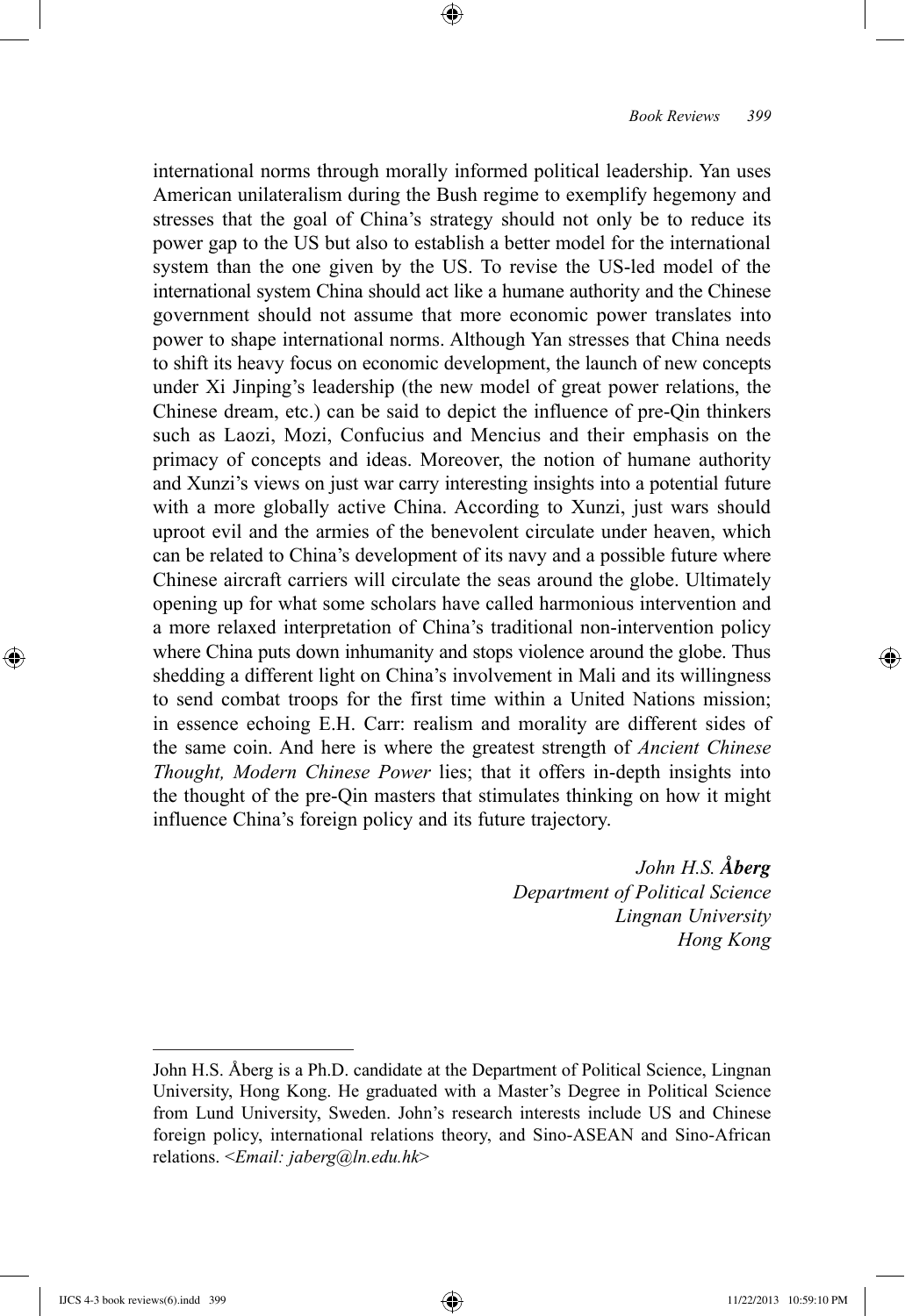

 $\overline{\phantom{a}}$ 

 $\bigoplus$ 

 $\bigoplus$ 

I

 $\bigoplus$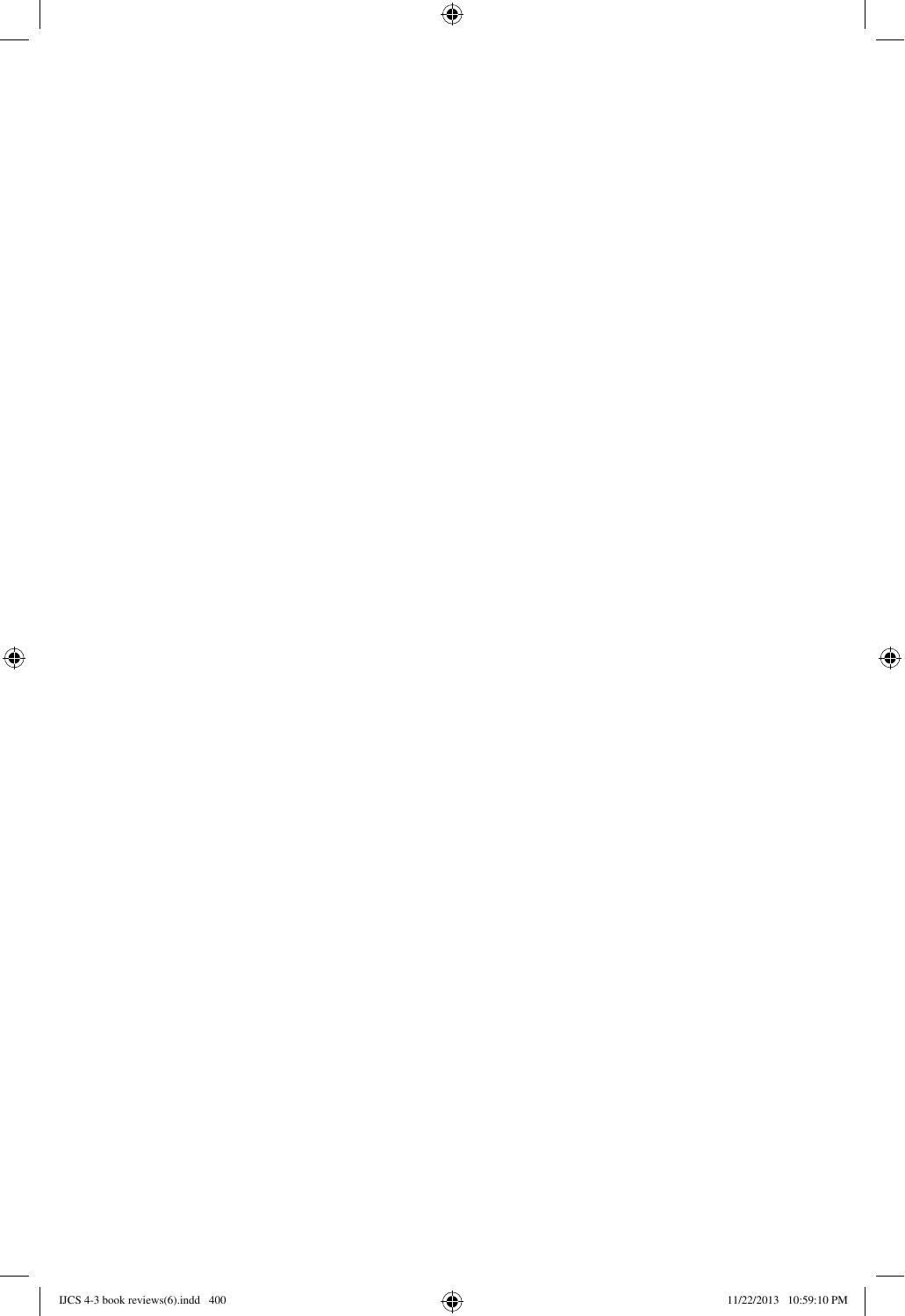## International Journal of China Studies

 $\bigoplus$ 

| <b>Volume 4</b>                                               | <b>Number 1</b>                             | <b>April 2013</b>                                                                                                       | <b>ISSN 2180-3250</b> |
|---------------------------------------------------------------|---------------------------------------------|-------------------------------------------------------------------------------------------------------------------------|-----------------------|
| <b>Articles</b><br>China in a Brave New World?<br>Gerald Chan |                                             | The Rise of Multipolarity, the Reshaping of Order:                                                                      | 1                     |
| Jinghao Zhou                                                  |                                             | China's Rise and Environmental Degradation: The Way Out                                                                 | 17                    |
|                                                               |                                             | Pan-Marketization Phenomena in Contemporary China<br>Guang Tian, Xiaoyan Lin, Qinqin Dai and Minzhi Hu                  | 41                    |
| after Hosting Mega Events?<br>Chun Kwok Lei                   |                                             | Can Chinese Cities Achieve Higher Technical Efficiency                                                                  | 85                    |
| <b>Chinese Political Culture</b><br>Zurong Mei                |                                             | Lucian Pye's Contributions to, and Flaws in, the Study of                                                               | 111                   |
| <b>Shudong Chen</b>                                           | behind the Overrated "Capitalist" Economist | Understanding China's Economic Growth in Global Context<br>through Adam Smith the Overlooked Moral Philosopher          | 129                   |
| <b>Book Reviews</b>                                           |                                             |                                                                                                                         |                       |
| reviewed by Yuxin Ma                                          | A Childhood in Wartime China»               | Michael David Kwan, «Things That Must Not Be Forgotten:                                                                 | 169                   |
| reviewed by Ngeow Chow Bing                                   |                                             | Lance L.P. Gore, 《The Chinese Communist Party and China's<br>Capitalist Revolution: The Political Impact of the Market» | 173                   |



⊕

 $\bigoplus$